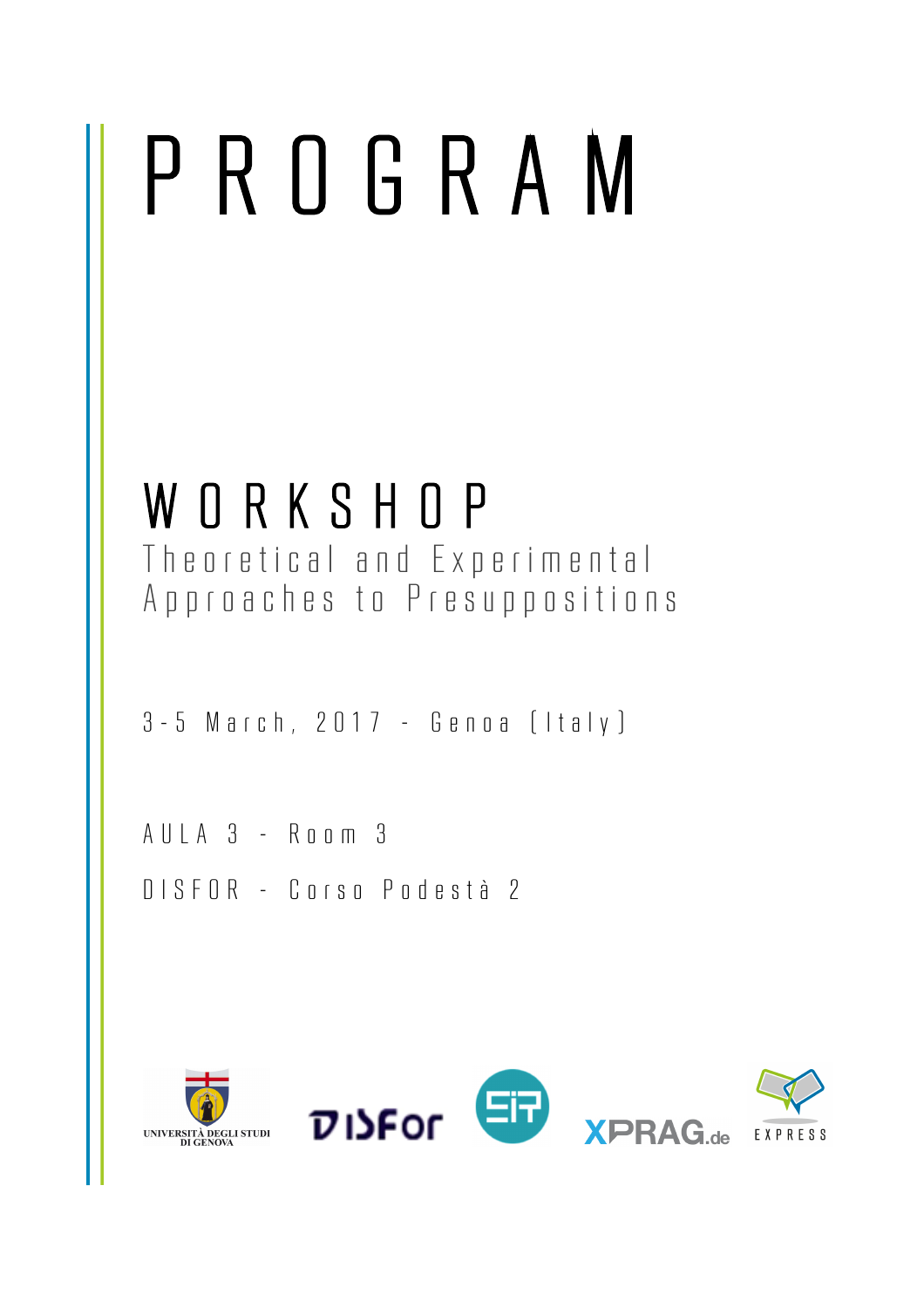

WORKSHOP - Theoretical and Experimental Approaches to Presuppositions

|       |                                     | <b>FRIDAY 3rd</b><br>Room 3                   |
|-------|-------------------------------------|-----------------------------------------------|
| 13:00 | <b>REGISTRATION</b>                 |                                               |
| 14:00 | WELCOME - FILIPPO DOMANESCHI        |                                               |
| 14:30 | <b>SALVATORE PISTOIA-REDA</b>       | Definite descriptions and universals:         |
|       |                                     | implicatures with empty sets                  |
| 15:00 | FRANCESCA FOPPOLO, STEFANIA         | There's only one target, can you find it too? |
|       | DONATIELLO AND MARCO MARELLI        |                                               |
| 15:30 | MATTHEW MANDELKERN, JÉRÉMY ZEHR,    | Incrementality versus symmetry in             |
|       | JACOPO ROMOLI AND FLORIAN SCHWARZ   | presupposition projection                     |
| 16:00 | <b>COFFEE BREAK</b>                 |                                               |
| 16:30 | <b>INVITED SPEAKER: NADINE BADE</b> | Processing Antipresuppositions                |
| 17:30 | <b>LILLA PINTÉR</b>                 | The Role of Contextual Factors in             |
|       |                                     | Preschoolers' Interpretation of Presupposed   |
|       |                                     | Exhaustivity                                  |
| 18:00 | <b>MATTHIJS WESTERA</b>             | Explaining at-issueness contrasts between     |
|       |                                     | questions and assertions                      |
| 18:30 | END OF DAY 1                        |                                               |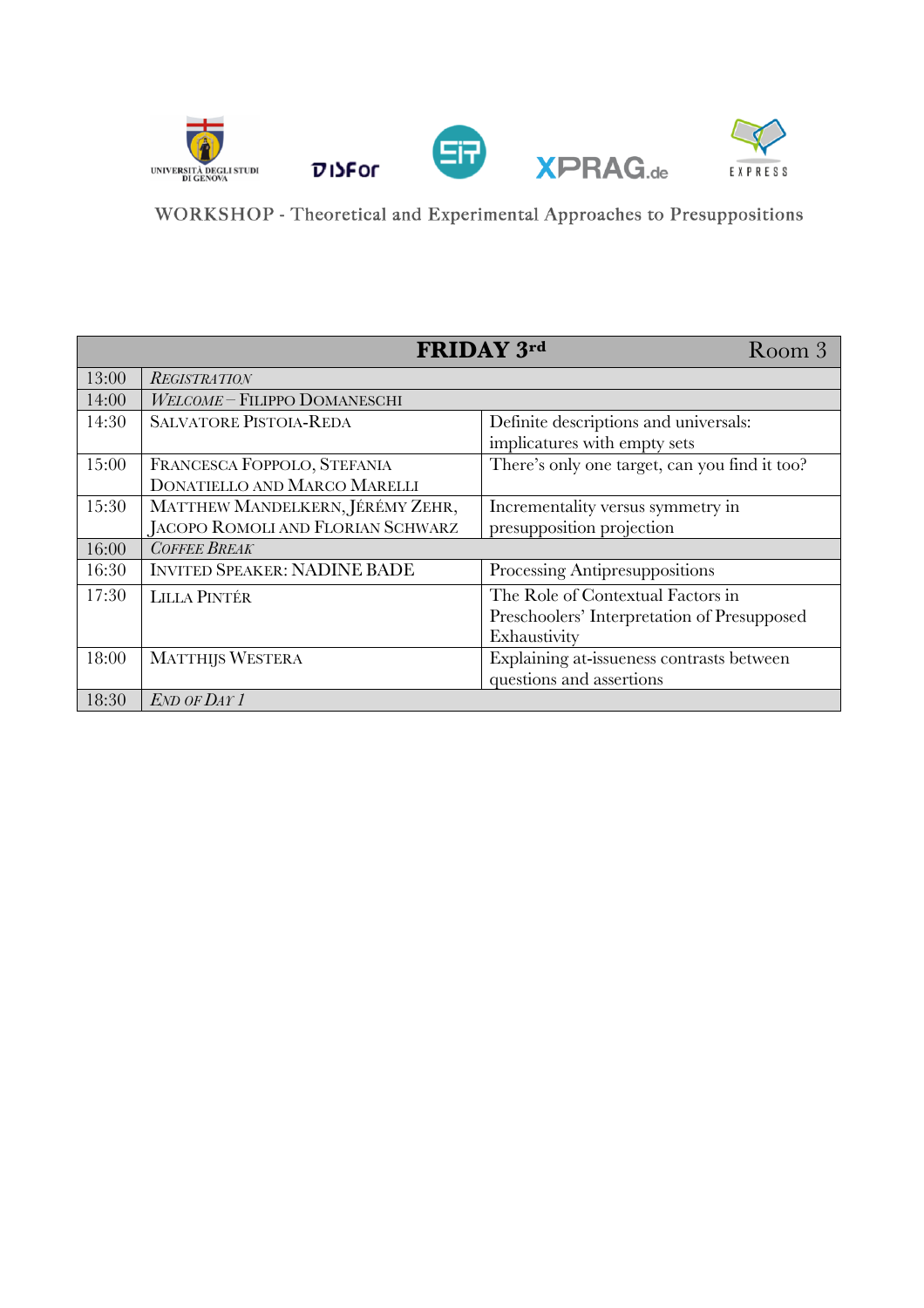

WORKSHOP - Theoretical and Experimental Approaches to Presuppositions

| SATURDAY 4th<br>Aula Magna |                                         |                                              |  |  |
|----------------------------|-----------------------------------------|----------------------------------------------|--|--|
| 09:30                      | <b>AGATA RENANS AND</b>                 | it-Clefts with Collective and Distributive   |  |  |
|                            | <b>JOSEPH P. DEVEAUGH- GEISS</b>        | Interpretation: Experimental Studies         |  |  |
| 10:00                      | KAJSA DJARV, JÉRÉMY ZEHR AND FLORIAN    | Entailed vs. Non-entailed Presuppositions in |  |  |
|                            | <b>SCHWARZ</b>                          | Cognitive vs. Emotive Factives               |  |  |
| 10:30                      | <b>EDGAR ONEA</b>                       | Projective exhaustivity in clefts            |  |  |
| 11:00                      | <b>COFFEE BREAK</b>                     |                                              |  |  |
| 11:30                      | JACOPO ROMOLI AND YASUTADA SUDO         | Lifetim effects as presuppositional scalar   |  |  |
|                            |                                         | strengthening                                |  |  |
| 12:00                      | JACQUES JAYEZ AND ROBERT REINECKE       | Processing Presuppositions: an ERP           |  |  |
|                            |                                         | investigation of factive verbs               |  |  |
| 12:30                      | LUNCH BREAK                             |                                              |  |  |
| 14:30                      | <b>INVITED SPEAKER: FLORIAN SCHWARZ</b> | Experimenting with trigger contrasts:        |  |  |
|                            |                                         | (dis-)entangling presuppositions and         |  |  |
|                            |                                         | entailments                                  |  |  |
| 15:30                      | LYN TIEU, ROBERT PASTERNAK, PHILIPPE    | Experimental evidence for a cosuppositional  |  |  |
|                            | <b>SCHLENKER AND EMMANUEL CHEMLA</b>    | analysis of gestural inferences              |  |  |
|                            |                                         |                                              |  |  |
| 16:00                      | <b>MARTA ABRUSAN</b>                    | Perspective Shift and Presuppositions in     |  |  |
|                            |                                         | <b>Attitude Contexts</b>                     |  |  |
| 16:30                      | <b>COFFEE BREAK</b>                     |                                              |  |  |
| 17:00                      | PHILIPPE SCHLENKER                      | <b>Triggering Gestural Presuppositions</b>   |  |  |
| 17:30                      | PATRICK ELLIOTT, ANDREEA NICOLAE,       | Who and what do who and what range over      |  |  |
|                            | <b>ULI SAUERLAND</b>                    | cross-linguistically?                        |  |  |
| 18:00                      | FRANCESCA FOPPOLO, STEFANIA             | Looking for Sarah: can you find her too?     |  |  |
|                            | DONATIELLO AND FRANCESCA PANZERI        |                                              |  |  |
| 18:30                      | END OF DAY 2                            |                                              |  |  |
| 20:00                      | <i>SOCIAL DINNER</i>                    |                                              |  |  |